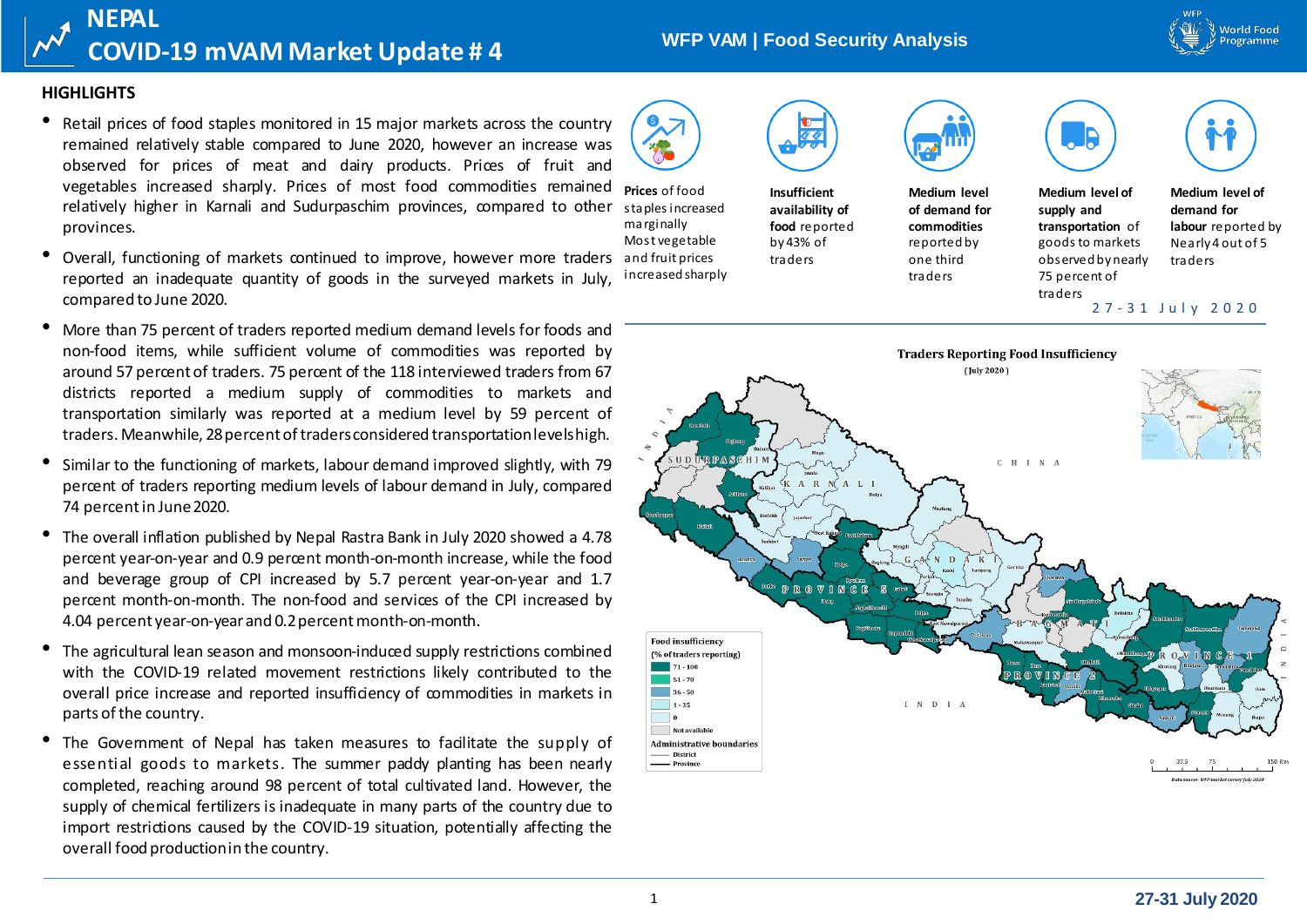World Food

# **MARKET OVERVIEW**

**NEPAL**

Food commodities were not available in sufficient volumes in the market in more than half of the 67 **surveyed districts during the reporting period.** Nearly 57 percent of the interviewed traders reported food commodities were sufficient in markets while 43 percent of traders considered food commodities insufficient**.** The same trend was observed for availability of non-food items in the surveyed markets as presented in Figure 1.

**COVID-19 mVAM Market Update # 4**

Inadequate quantities of food in martkets was reported mainly in remote districts of hill and mountain areas as well as districts that were highly affected by COVID-19. At provincial level, food commodities were found to be sufficient in Province 1, Province 2, Province 5 and Sudurpaschim, while in Gandaki and Karnali, more than 92 percent of traders reported food commodities were not available in adequate quantities in the markets. Pockets of lower stock of non-food items were observed in Gandaki (6.7%), Karnali (7.7%) and Bagmati (50%) during the reporting period.

**Majority of traders (75%) reported that the current demand for food and non-food commodities in the market remained at medium level.** Around 22 percent of the traders reported low food and non-food demand. In the meantime, more than 50 percent of the interviewed traders across the assessed districts indicated no changesin demand forfood and nonfood items, compared to the week before the survey.

Similarly, supply of goods was considered to be at medium levels by 75 percent of traders across all **monitored districts.** Low supply of goods to markets was observed by nearly 24 percent of traders. Moreover, while 28 percent of traders considered that supply of goods to markets declined compared to the week before the survey, nearly 70 percent of traders did not report any significant changes.

**In line with supply and demand, transportation of goods to markets was reported at medium level by nearly 60 percent of traders in the monitored districts***.* The on-going COVID-19 pandemic with limited movements of people and vehicles as well as the partial obstructions of roads caused by the monsoon induced floods and landslides has restricted transportation services in many parts of the country, resulting in medium transportation levels. Compared to the week before the survey, more than 50 percent of traders reported no changes in the transportation situation. However, increases in the transportation of goods was reported by about 87 percent and 62 percent of traders in Karnali and Gandaki respectively. This increase is likely a result of reopening roads that were obstructed by landslides in some parts these provinces. On the other hand, a decline in transportation of goods was observed by 37 percent and 22 percent of traders in Province 2 and Sudurpaschim provinces, respectively. This could be due to COVID-19related lockdown and floodsin parts ofthese provinces.



#### **Figure 2: Demand for food and non-food itemsin the markets***(% oftraders)*



**Figure 3: Supply and transportation situation (level) in the markets***(% oftraders)*

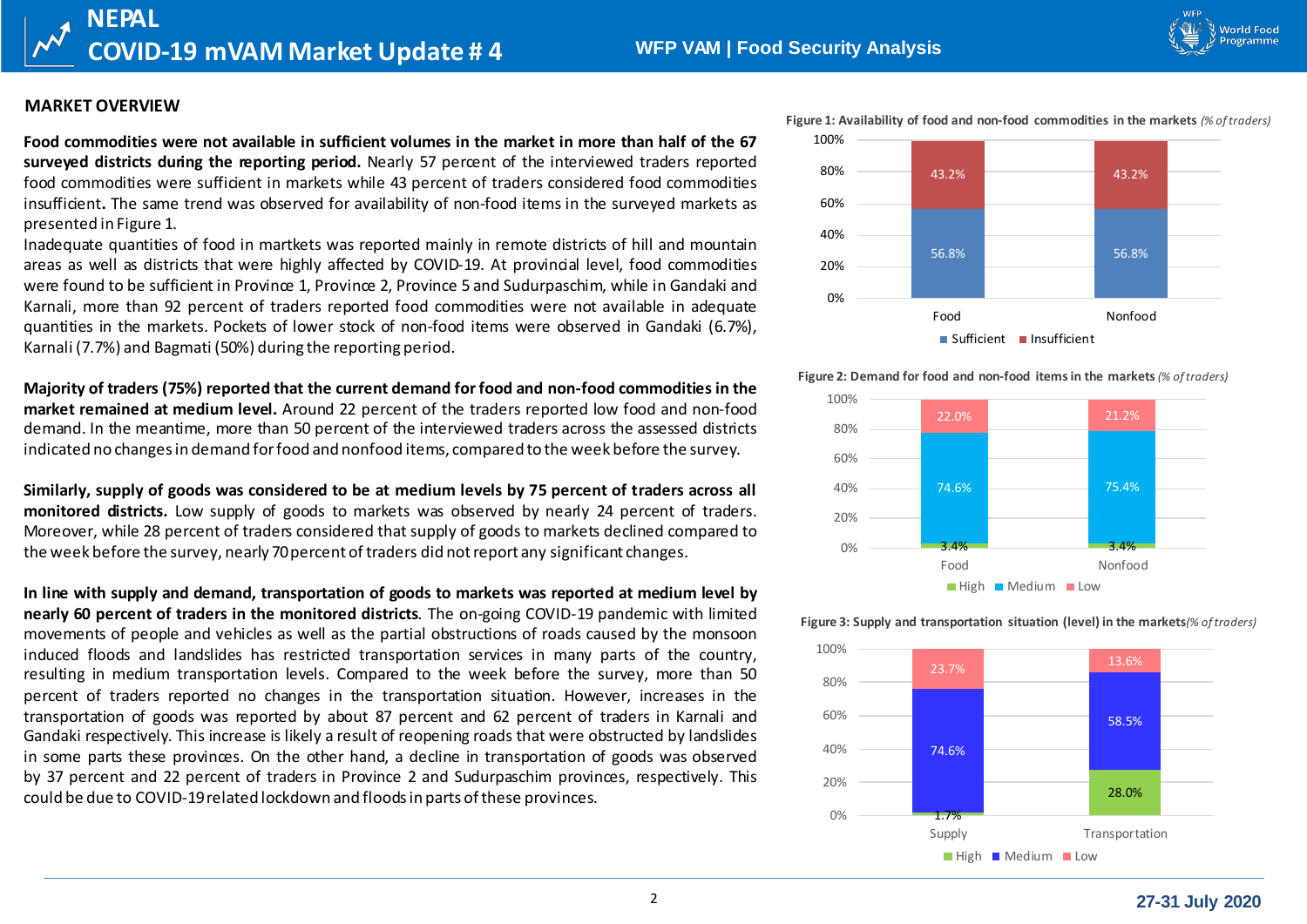

#### **LABOUR MARKET**

**Overall, labour markets, one the most affected sectors by the COVID-19 situation, remained at medium levels.** Nearly 80 percent of the traders reported medium demand for labour (see Graph 4). However, the demand for labour is relatively low in Province 1, Province 2, and Sudurpaschim province as reported by 19, 22 and 25 percent of traders respectively. This is primarily due to localized lockdowns due to increasing COVID-19 positive cases in these provinces compared to other provinces. The COVID-19 situation has affected mainly casual labour, tourism and hospitality sectors across the country.

#### **PRICE SITUATION**

**Retail prices of essential commodities showed an upward trend in the last week of July.** Prices of fruits and vegetables increased sharply- mainly red potato, cabbage, tomato and orange. Compared to June 2020, retail prices of cereal, pulses and edible oils also increased marginally, with an exception of the price of chickpea that declined slightly. Compared to three months earlier, retail prices of most food commodities were relatively stable with few exceptions of fluctuations- particularly chicken meat, milk, cabbage, tomato, banana and orange as shown in Table 1. In terms of year-on-year changes, retail prices of most food commodities showed an upward trend, except for the price of medium rice, cabbage and tomato as shown in Table 1.

As with the overall market functioning, the continued upward trend for prices of most commodities is likely a result of supply breaks caused by flood and landslide-induced road obstructions, combined with localized COVID-19-related restrictions and lockdown.

At provincial level, the retail prices of most commoditiesin Province 1, Province 2 and Karnali province showed a relatively higher fluctuation compared to other provinces. Moreover, prices remained relatively high in Karnali - for example, prices of most food commodities are 10-30 percent higher in Karnali than in Province 1 and Province 2. Factors contributing to high prices in Karnali are remoteness and poor road networks, contributing to high transportation costs.

Retail prices of non-food essential items such as soap, toothpaste and toothbrushes indicated an upward trend compared to June 2020, as shown in Table 2.



**Table 1: Average retail price of food commodities (NPR/kg or ltr or doz.)**

|                     | <b>Average price</b> | Price change (%) |            |        |  |
|---------------------|----------------------|------------------|------------|--------|--|
| <b>Commodities</b>  | (NPR/kg, ltr, doz)   | 1 month          | 3 month    | 1 year |  |
| Rice coarse         | 47.3                 | 0%               | 2%         | 2%     |  |
| Rice (Sona Mansuli) | 56.2                 | 1%               | -4%        | $-16%$ |  |
| Wheat flour (atta)  | 58.1                 | 2%               | $1\%$      | 14%    |  |
| Lentil broken       | 125.3                | 1%               | 5%         | 9%     |  |
| Chickpea            | 117.5                | $-1\%$           | $-2%$      | $-1%$  |  |
| Soyabean oil        | 160.5                | 0%               | 0%         | 6%     |  |
| Chicken meat        | 409.4                | 2%               | 23%        | 12%    |  |
| Milk                | 87.2                 | 9%               | <b>15%</b> | 12%    |  |
| Red potato          | 55.1                 | 18%              | 17%        | 40%    |  |
| Cabbage             | 38.0                 | 8%               | $-11%$     | $-24%$ |  |
| Tomato              | 70.5                 | 5%               | $-21%$     | $-22%$ |  |
| Apple               | 282.0                | 1%               | $-1%$      | 20%    |  |
| Banana              | 105.7                | 0%               | <b>22%</b> | 11%    |  |
| Orange              | 176.7                | 10%              | 48%        | 26%    |  |